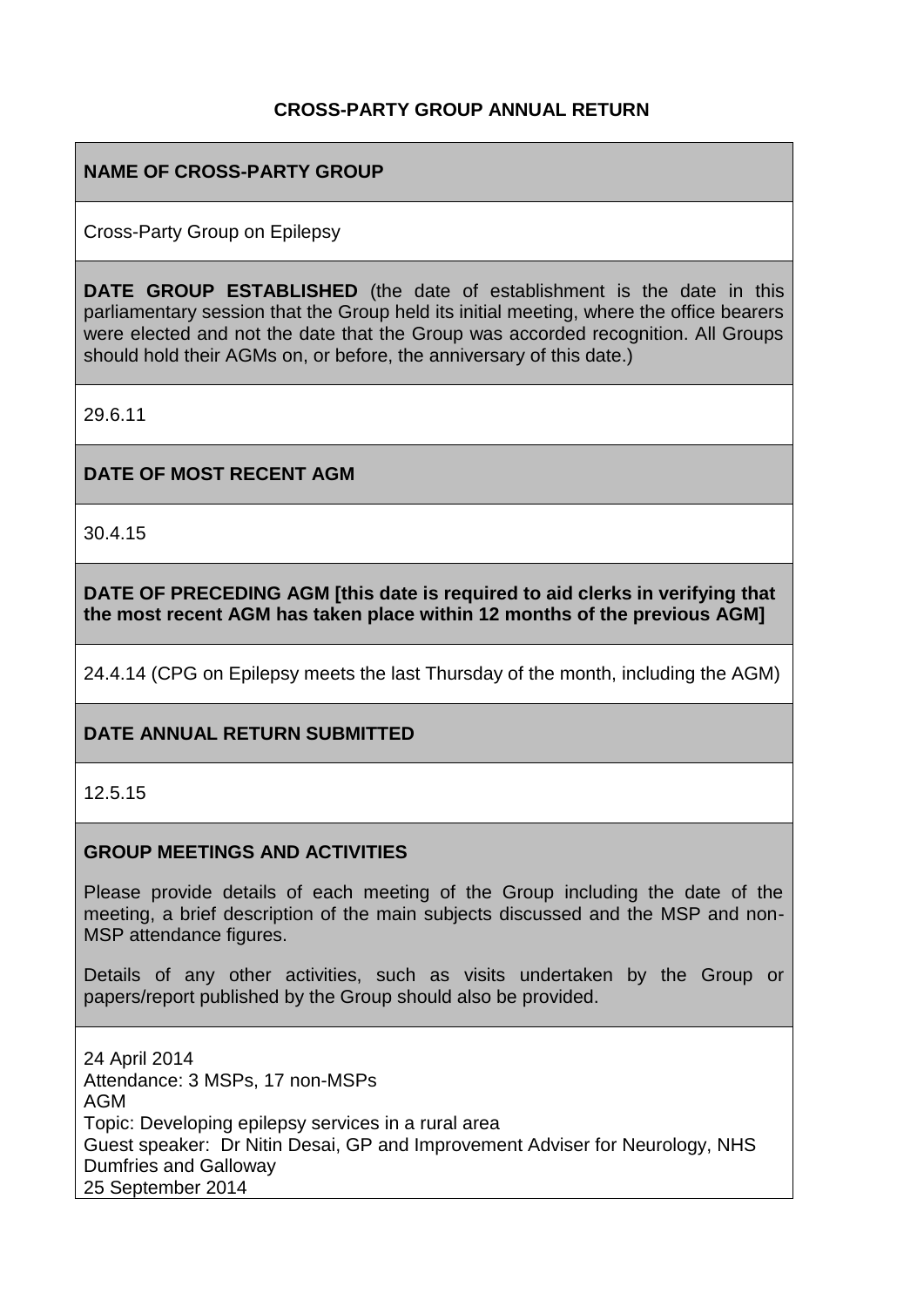Attendance: 4 MSPs, 18 non-MSPs Topic: Putting first aid and epilepsy awareness for schools into practice in Aberdeenshire Guest speakers: Quality Improvement Officer, Susan Chalk, Health Safety & Wellbeing Team Senior Practitioner, Graeme Stephen, and pupils from Kinnellar Primary School

29 January 2015 Attendance: 3 MSPs, 23 non-MSPs Topic: Revised SIGN guidance for adults with epilepsy Guest speaker: Dr John Paul Leach, Consultant Neurologist and Neurology Specialty Advisor to SMASAC

# **MSP MEMBERS OF THE GROUP**

Please provide names and party designation of all MSP members of the Group.

| George      | Adam (SNP)                 |
|-------------|----------------------------|
| Clare       | Adamson (SNP)              |
| Claire      | Baker (Labour)             |
| Jayne       | Baxter (Labour)            |
| Colin       | Beattie (SNP)              |
| Chic        | Brodie (SNP)               |
| Cameron     | Buchanan (Conservative)    |
| Malcolm     | Chisholm (Labour)          |
| Ruth        | Davidson (Conservative)    |
| <b>Bob</b>  | Doris (SNP)                |
| James       | Dornan (SNP)               |
| Mary        | Fee (Labour)               |
| <b>Neil</b> | Findlay (Labour)           |
| Murdo       | Fraser (Conservative)      |
| Kenneth     | Gibson (SNP)               |
| Hugh        | Henry (Labour)             |
| Cara        | Hilton (Labour)            |
| Jim         | Hume (Liberal Democrat)    |
| James       | Kelly (Labour)             |
| Richard     | Lyle (SNP)                 |
| Angus       | MacDonald (SNP)            |
| Gordon      | MacDonald (SNP)            |
| Mark        | McDonald (SNP)             |
| Margaret    | McDougall (Labour)         |
| Jamie       | McGrigor (Conservative)    |
| Alison      | McInnes (Liberal Democrat) |
| Duncan      | McNeil (Labour)            |
| Anne        | McTaggart (Labour)         |
| Hanzala     | Malik (Labour)             |
| Paul        | Martin (SNP)               |
| Nanette     | Milne (Conservative)       |
| Gil         | Paterson (SNP)             |
| Willie      | Rennie (Liberal Democrat)  |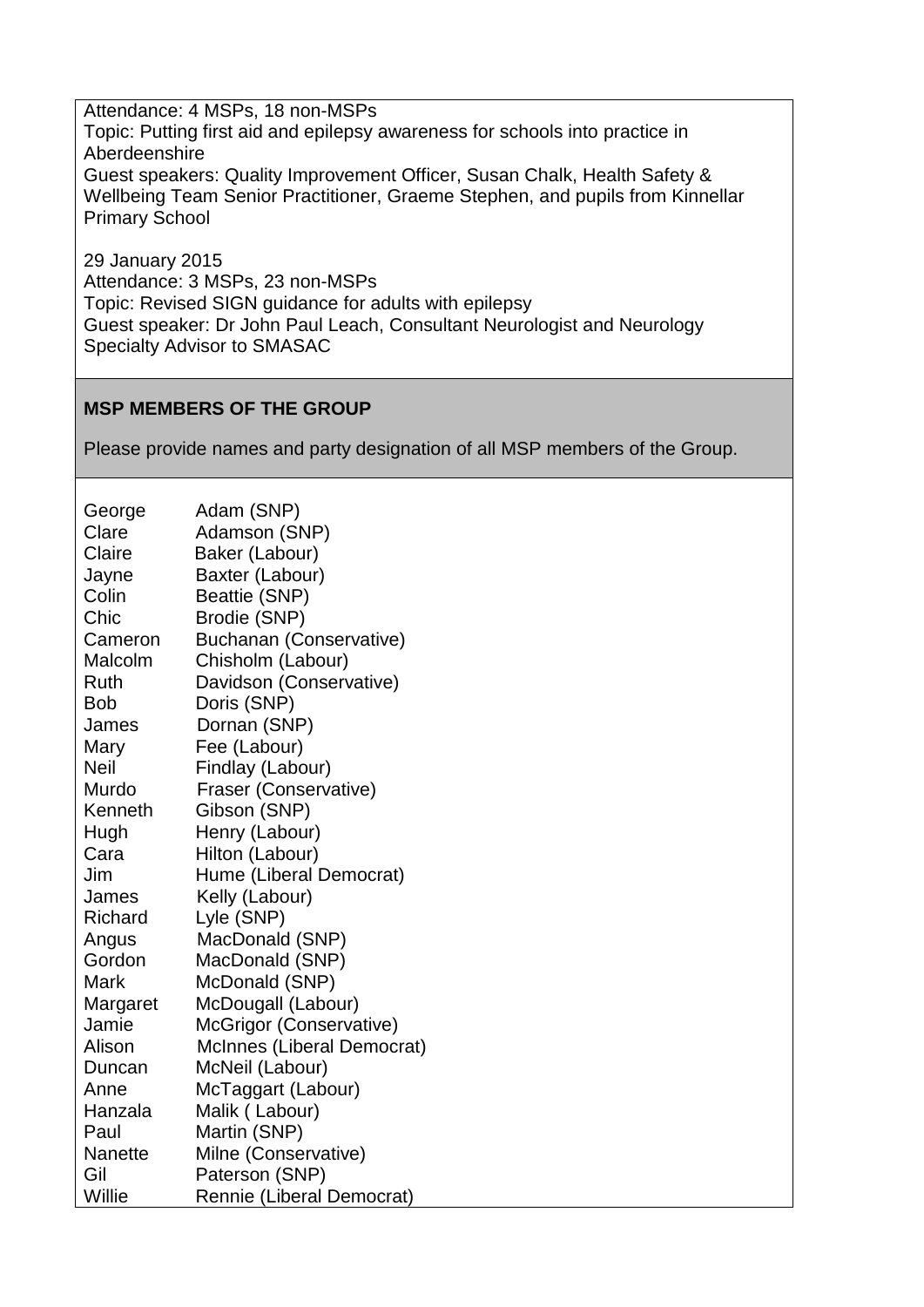| Dennis  | Robertson (SNP)        |
|---------|------------------------|
| John    | Scott (Conservative)   |
| Richard | Simpson (Labour)       |
| Stewart | Stevenson (SNP)        |
| Jean    | Urquhart (Independent) |
| Sandra  | White (SNP)            |
|         |                        |

#### **NON-MSP MEMBERS OF THE GROUP**

For organisational members please provide only the name of the organisation, it is not necessary to provide the name(s) of individuals who may represent the organisation at meetings of the Group.

| <b>Individuals</b> | <b>Marilyn Bryce</b>                                                                                                                                                                                                                                                    |
|--------------------|-------------------------------------------------------------------------------------------------------------------------------------------------------------------------------------------------------------------------------------------------------------------------|
| Organisations      | Division of Clinical Psychology Scotland<br><b>Epilepsy Connections</b><br><b>Epilepsy Consortium Scotland</b><br>EpilepSy Nurses Association (ESNA)<br><b>Epilepsy Scotland</b><br>Joint Epilepsy Council<br>Quarriers<br><b>Royal Pharmaceutical Society Scotland</b> |

## **GROUP OFFICE BEARERS**

Please provide names for all office bearers. The minimum requirement is that two of the office bearers are MSPs and one of these is Convener – beyond this it is a matter for the Group to decide upon the office bearers it wishes to have. It is permissible to have more than one individual elected to each office, for example, coconveners or multiple deputy conveners.

| Convener               | Kenneth Gibson MSP                            |
|------------------------|-----------------------------------------------|
| <b>Deputy Convener</b> | Alison McInnes MSP and Richard Simpson MSP    |
| Secretary              | Nanette Milne MSP and Allana Parker (for ECS) |
| Treasurer              | <b>None</b>                                   |

## **FINANCIAL BENEFITS OR OTHER BENEFITS RECEIVED BY THE GROUP**

Please provide details of any financial or material benefit(s) received from a single source in a calendar year which has a value, either singly or cumulatively, of more than £500. This includes donations, gifts, hospitality or visits and material assistance